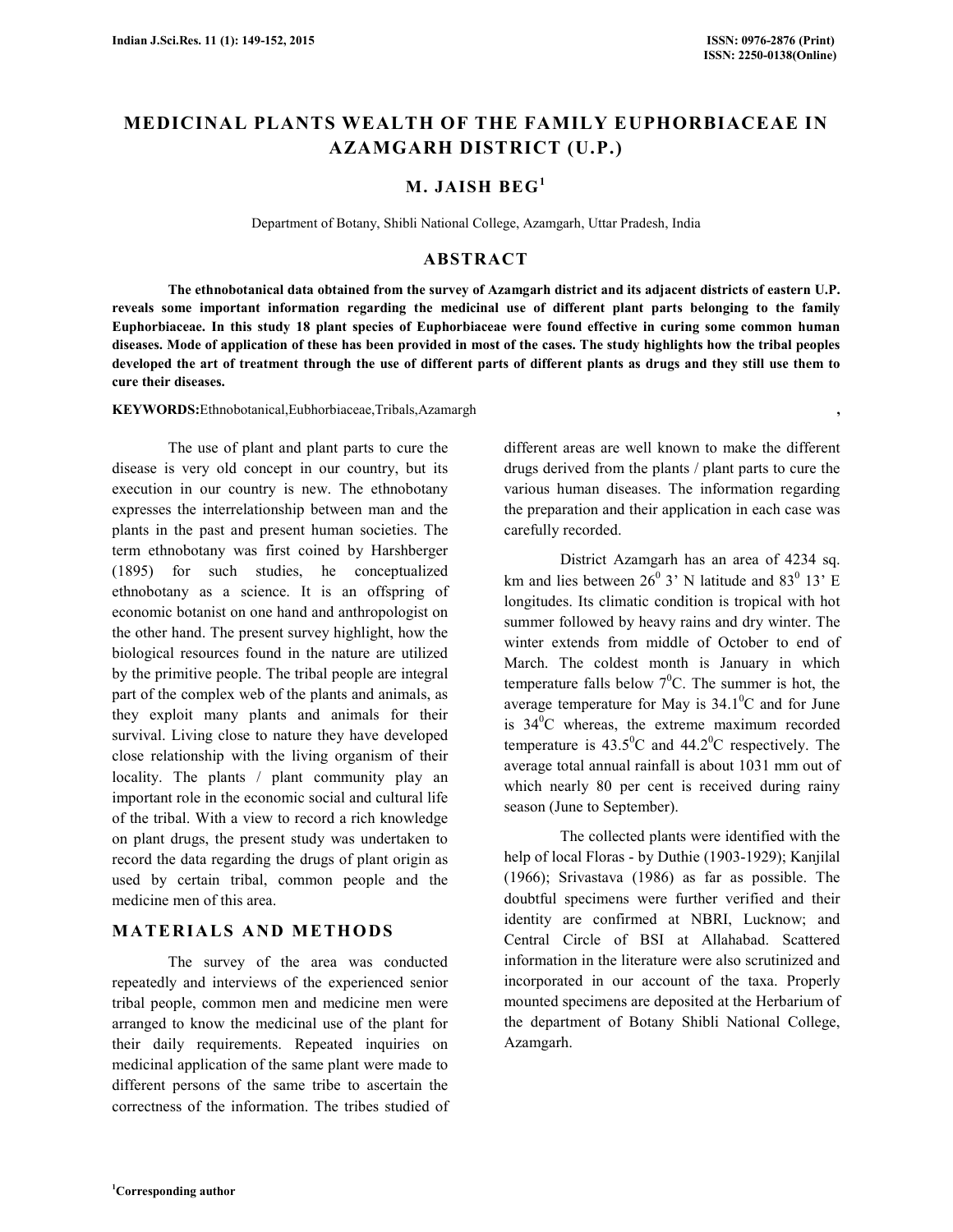### **RESULTS AND DISCUSSION**

 Information regarding the medicinal applications of different parts of 18 plant species belonging to family Euphorbiaceae was obtained through the information collected from tribal's (namely Banaras, Gonad Musher, Nut, Pan aria and Rebar), common people and medicine men belonging to district Azamgarh and adjacent districts. The information are tabulated and confirmed on the basis of personal inquiries made from time to time for the last two years. In most of the cases the medicinal applications of the plants have not been recorded earlier. It is suggested to screen out the medicinal plants recorded to study their active principle and to ascertain their usefulness and application given by the tribal and local peoples, as the information may not be always very authentic. In few cases information's as mentioned in Table have been personally verified. Chopra, et al. 1956 provided a glossy of the Indian medicinal plants. Gupta1964

published a list of 115 plants of medicinal and aromatic plants of Chamba Forest division, Himanchal Pradesh. Bhattacharya and Bhargava 1979 gave the use of plant medicine of North West Himalayas. Some of the important ethnobotanical treaties were also consulted to verify the information (Kritikar and Basu 1933; Mooney, 1950; Ahmad,1992). However, it is right time to pay more attention to the plant kingdom and to make systematic studies into this almost unexplored territory.

Much emphasis should also be given to the *in-situ* conservation of these medicinal plants. Due to over exploitation, habitat modification and environmental stress, a perceptible change is sometimes noticed in the growth patterns and regeneration strategies of plants. *In-situ* conservation of medicinal plants is highly desired along with their habitats. It is hoped that the information recorded will be helpful to the plant chemists and pharmacologists.

| Sl.              | Name of Taxa                    | <b>Local Names</b> | <b>Medicinal application</b>                                                                                                                                                                                                  |
|------------------|---------------------------------|--------------------|-------------------------------------------------------------------------------------------------------------------------------------------------------------------------------------------------------------------------------|
| No.              |                                 |                    |                                                                                                                                                                                                                               |
| 1.               | Acalypha indica Linn.           | Choti kuppe        | The paste of the whole plant is applied externally<br>$\bullet$<br>on ulcers, cuts and burns.<br>The decoction of the plant mixed with jaggery is<br>$\bullet$<br>used for cold and cough and also in rheumatic<br>complaints |
| 2.               | <b>Baliospermum montanum</b>    | Danti, Nakli Jamal | The decoction of leaves is given at bedtime in the<br>$\bullet$                                                                                                                                                               |
|                  | (Willd.) Muell.-Arg.            | Ghota              | treatment of whooping cough and asthma.                                                                                                                                                                                       |
|                  |                                 |                    | The seeds are purgative.<br>$\bullet$                                                                                                                                                                                         |
| 3.               | <b>Bischofia javanica Blume</b> | Paniala            | Juice of the leaves is used in sores.<br>$\bullet$                                                                                                                                                                            |
| 4.               | Bridelia squamosa Gehrm.        | Khaja              | Bark is useful in rheumatism.<br>$\bullet$                                                                                                                                                                                    |
|                  |                                 |                    | The decoction of tender leaves and twigs is<br>$\bullet$<br>administered along with cow milk for rapid<br>calcification of fractured bone.                                                                                    |
| 5.               | Chrozophora verbascifolia       | Subali             | Root ashes-is given to children in cold and cough.<br>$\bullet$                                                                                                                                                               |
|                  | A. Juss.                        |                    | Seeds are used in Constipation.<br>$\bullet$                                                                                                                                                                                  |
|                  |                                 |                    | The plant is used in the treatment of paralysis.<br>$\bullet$                                                                                                                                                                 |
| 6.               | Croton bonplandianum            | Railpati/          | Latex is used to cure nail diseases.<br>$\bullet$                                                                                                                                                                             |
|                  | <b>Baill</b>                    | Merchani           | Leaves are used for sprain in the form of poultice.<br>$\bullet$                                                                                                                                                              |
| $\overline{7}$ . | Emblica officinalis Gaertn.     | Amla, Aoula        | The dried fruit is useful in the treatment of<br>$\bullet$<br>diarrhoea, dysentery, jaundice, haemorrhage,<br>asthma, rheumatism, bronchitis and tuberculosis                                                                 |
| 8.               | Euphorbia dracunculoides        | Chegulputput       | Fruits paste applied externally to cure warts.<br>$\bullet$                                                                                                                                                                   |
|                  | Lanmk.                          | Jaichi             | The seed oil is used externally in the treatment of<br>$\bullet$                                                                                                                                                              |
|                  |                                 |                    | gout, rheumatism, opthalmea.                                                                                                                                                                                                  |
|                  |                                 |                    | The seed oil is externally used for opthalmea and<br>$\bullet$                                                                                                                                                                |
|                  |                                 |                    | internally for digestive disorder.                                                                                                                                                                                            |

**Table 1: Some medicinal plants of the family Euphorbiaceae employed by tribal's and others**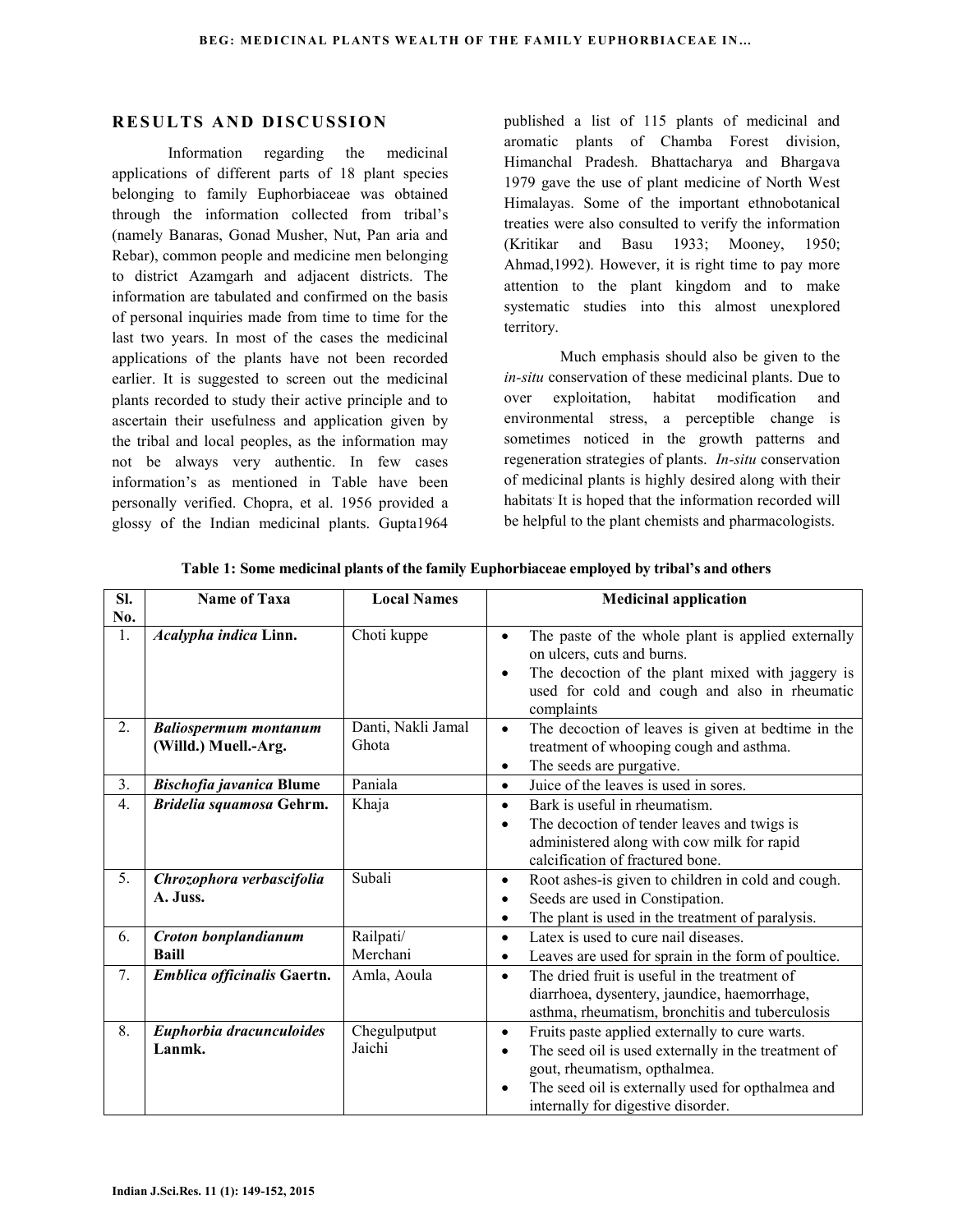| $\overline{9}$ . | Euphorbia hirta Linn.          | Bari Dudhi          | The root is considered as an anti-dote to snake<br>$\bullet$                     |
|------------------|--------------------------------|---------------------|----------------------------------------------------------------------------------|
|                  |                                |                     | venom.                                                                           |
|                  |                                |                     | Whole plant is used for the treatment of jaundice.<br>$\bullet$                  |
|                  |                                |                     | The latex of the plant is regarded anti-cancerous.<br>$\bullet$                  |
| 10.              | Euphorbia neriifolia Linn.     | Singhore            | Latex is useful in the treatment of asthma.<br>$\bullet$                         |
| 11.              | Euphorbia thymifolia Linn.     | Chhoti Dudhi        | The paste of the leaves is bandaged on wounds for<br>$\bullet$<br>quick healing. |
|                  |                                |                     | The powder of entire plant is an effective medicine<br>$\bullet$                 |
|                  |                                |                     | in the treatment of gonorrhoea.                                                  |
|                  |                                |                     | Root and leaves are also antidysentric<br>$\bullet$                              |
| 12.              | Euphorbia pulcherrima<br>Willd | Lall Patta          | Latex is used as Purgative<br>$\bullet$                                          |
| 13.              | Jatropha curcas Linn.          | Bilati<br>Ratanjot, | Seed oil is a good laxative.<br>$\bullet$                                        |
|                  |                                | rend.               | The seed oil is also used externally in the treatment<br>$\bullet$               |
|                  |                                |                     | of rheumatism.                                                                   |
| 14.              | Jatropha gossypifolia Linn.    | Bhagend             | Juice of the leaves is used to cure sores on the<br>$\bullet$                    |
|                  |                                |                     | tongue of babies                                                                 |
|                  |                                |                     | Leaves powder is used as purgative.<br>$\bullet$                                 |
|                  |                                |                     | Latex is beneficially applied externally on burns<br>$\bullet$                   |
| 15.              | <b>Mallotus philippinensis</b> | Rohini, Rohina      | Powder found on the fruit is used for drying<br>$\bullet$                        |
|                  | Muell-Arg.                     |                     | wounds.                                                                          |
|                  |                                |                     | Fruit Juice along with goat milk is given once daily<br>$\bullet$                |
|                  |                                |                     | for three days to lessen the sugar content in urine.                             |
| 16.              | <b>Phylanthus</b>              | Hazarmani,          | Leaves are used in headache.<br>$\bullet$                                        |
|                  | maderaspatensis Linn.          | Hazardana           | Seeds are carminative, diuretic and laxative.<br>$\bullet$                       |
| 17.              | Phyllanthus simplex Retz.      | Bhuia-vali          | Root-externally applied for memory abscesses.<br>$\bullet$                       |
|                  |                                |                     | Leaves used in bruised and mixed with butter milk<br>$\bullet$                   |
|                  |                                |                     | as a wash for itching in children.                                               |
|                  |                                |                     | Fresh flowers are also used in gonorrhoea.<br>$\bullet$                          |
| 18.              | Ricinus communis Linn.         | Arand, Rendi.       | The leaves are used in the treatment of jaundice.<br>$\bullet$                   |
|                  |                                |                     | A poultice of the root is applied externally in<br>$\bullet$                     |
|                  |                                |                     | tonsillitis.                                                                     |
|                  |                                |                     | A poultice of seeds is applied with beneficial result<br>$\bullet$               |
|                  |                                |                     | to gouty and rheumatic swellings.                                                |
|                  |                                |                     | Castor oil is highly purgative.                                                  |

### **REFERENCES**

- Ahmad A. 1992. Drugs of plant origin as used by certain Tribes of Eastern (Purvanchal) U.P. (Part-I). Biojournal. 4 : 25 – 30.
- Bhattacharya U.C., Bhargava N. 1979. Traditional plant medicines of North West Himalayas – An assessment J. Indian Botanical Socioeconomic. 58 : 115.
- Chopra R.N., Nayar S.L. and Chopra I.C. 1956. Glossy of Indian medicinal plants C.S.I.R. New Delhi.
- Gupta R. 1964. Survey record of medicinal and aromatic plants of Chamba forest division,

Himanchal Pradesh. Indian For. 90 : 454 – 468.

- Harshberger J.W. 1895. Some new ideas: The plants cultivated by aboriginal people and how used in primitive commerce. The (daily) Evening Telegraph, Philadelphia 64 (134) : 2.
- Kritikar K.R. and Basu B.D. 1933. Indian Medicinal plants Vol. 4 2nd ed. Lalit Mohan Basu, Press Allahabad.
- Mooney H. 1950. Supplements of Bihar and Orissa. Cathetic Press Ranchi.

Duthie J. F. 1903-1929. Flora of upper gangetic plain